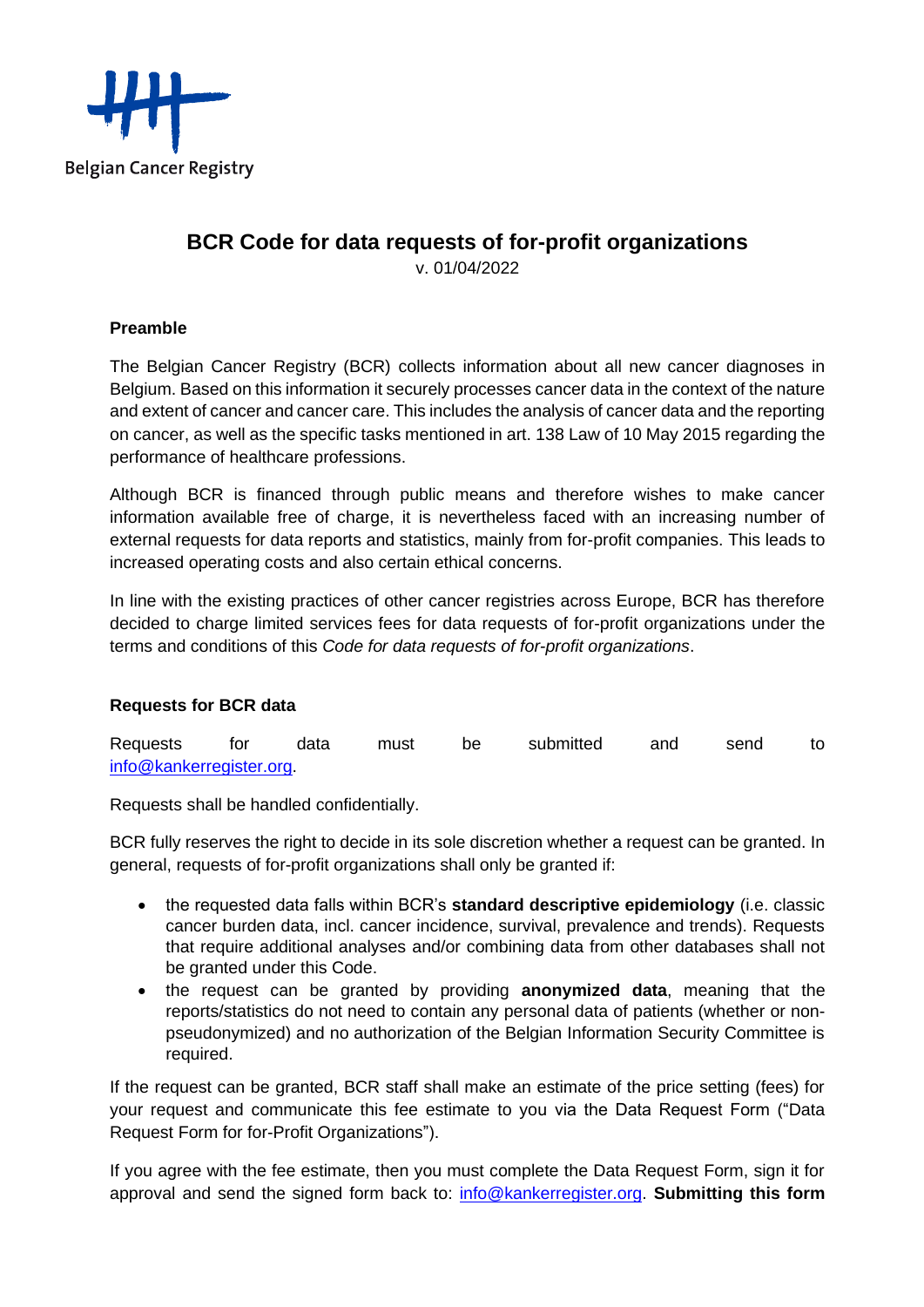## **means that you agree on behalf of your organization with the terms and conditions of this** *Code for data requests of for-profit organizations***.**

Upon receipt of the signed form, the requested information shall be provided within approximately 14 days unless communicated otherwise. This delivery time is merely an indication.

#### **Request Fees**

#### *Fee rates*

BCR request fees applicable as of *01 April 2022*

| Fixed fee per new<br>request                                   | € 200. -                  |
|----------------------------------------------------------------|---------------------------|
| Fees for follow-up<br>questions related to<br>previous request | € 100, - per hour started |

*Fees are exclusive 21% VAT*

BCR has the right to revise its fees from time to time, including a yearly indexation of the fees. The fees applicable at the time of submission of the data request shall apply.

#### *Payment terms*

Fees will be invoiced using the invoice data included in the relevant Data Request Form.

BCR will invoice at the end of each month in which the data request was granted.

Invoices must be paid within 30 calendar days from the invoice date using the account number and reference included in the invoice. In case of late payment, the Law of 2 August 2002 on combating late payment in trade transactions shall apply.

### **Ethical and legal conditions**

- 1. **No selling of data.** BCR only charges fees for its services of providing anonymized data reports and statistics to for-profit companies. It does not charge any fees for patient data as such. Therefore, BCR will not charge fees (i) if the request relates to information already available on the BCR website (e.g., cancer fact sheets) or its other publications, in which BCR will refer the requestor to this information, or (ii) if the requestor withdraws its data request before BCR has started working on the request.
- 2. **Data protection.** Within the scope of this Code, BCR shall never provide non-anonymized patient data to for-profit organizations. BCR shall only deliver fully anonymized statistics and/or reports in answer to the data request. The for-profit organizations shall at all times respect the sensitive nature of the source data and make no re-identification attempts whatsoever. They shall notify BCR immediately if -by accident- any non-anonymized patient data has been transferred and delete such data.
- **3. Data property.** BCR does not grant any intellectual property or other rights to its source data. BCR does not grant any intellectual **property or other rights to the statistics/reports** provided in answer to the data request either. BCR retains all intellectual property rights